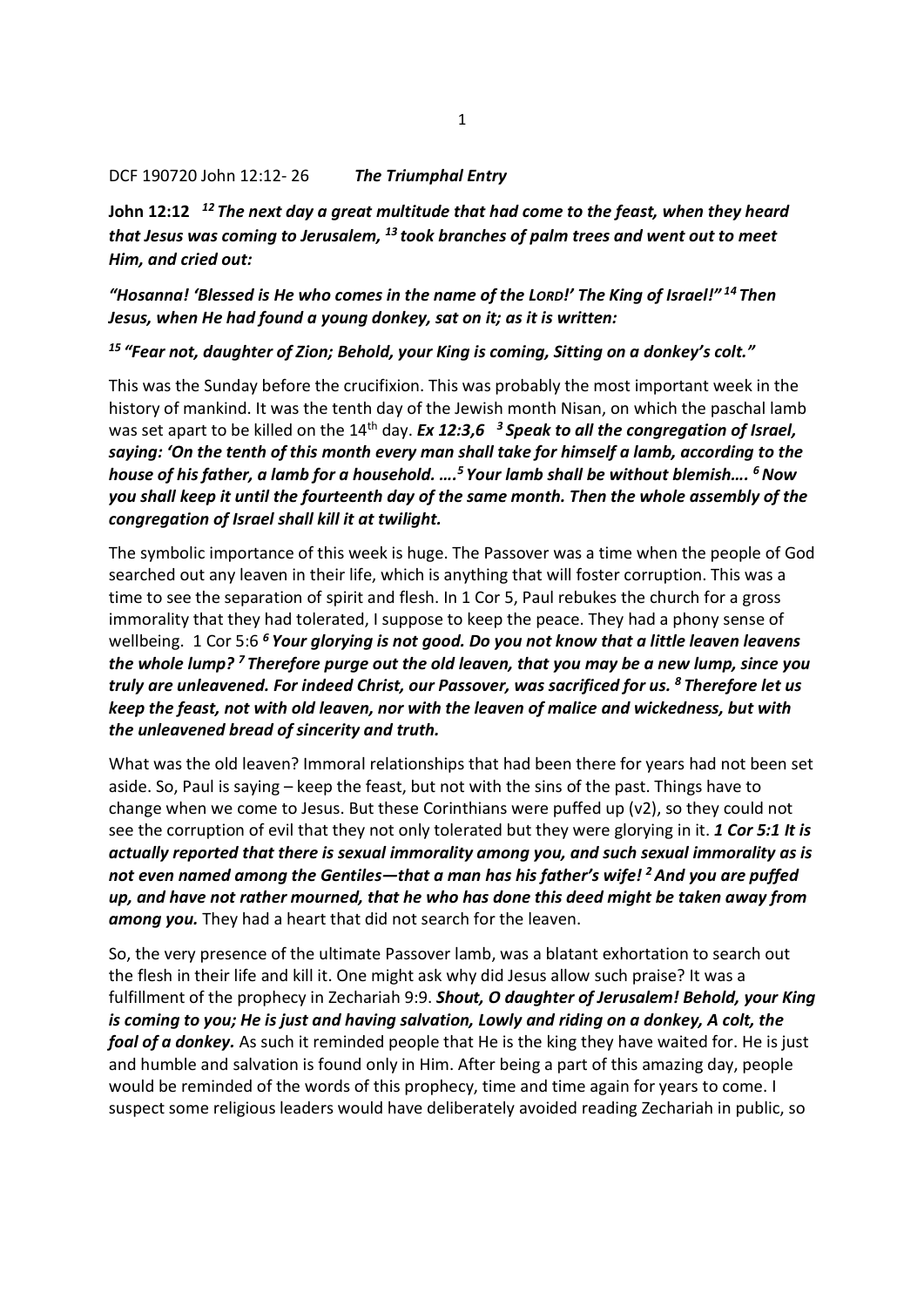as to avoid the issue. Some quoted Psalm 118:26 in praise of their king. Luke 19:38 **Blessed is** the King who comes in the name of the Lord.

The text in Zechariah uses the word translated as 'Shout'. It is the same word used in Job 38:7 … and all the sons of God shouted for joy. It is also used in Psalm 95:2 let us shout joyfully to Him with psalms. But John changes it to Fear not. As our relationship with God deepens, there is an increasing awareness that the fear of God and the joy that comes from His love are very closely tied together.

Jesus comes this time on the colt of a donkey – in peace. Peace comes when we set things in their correct order and place in our lives. When He returns, He comes on the white horse for warfare. Rev 19:11 <sup>11</sup> Now I saw heaven opened, and behold, a white horse. And He who sat on him was called Faithful and True, and in righteousness He judges and makes war.  $^{12}$  His eyes were like a flame of fire, and on His head were many crowns. He had a name written that no one knew except Himself.  $^{13}$  He was clothed with a robe dipped in blood, and His name is called The Word of God. <sup>14</sup> And the armies in heaven, clothed in fine linen, white and clean, followed Him on white horses.  $^{15}$  Now out of His mouth goes a sharp sword, that with it He should strike the nations. And He Himself will rule them with a rod of iron. He Himself treads the winepress of the fierceness and wrath of Almighty God.  $^{16}$  And He has on His robe and on His thigh a name written: KING OF KINGS AND LORD OF LORDS. The world and some believers refuse to see both sides of the character of Jesus. Are we ready for this day?

John does not call these multitudes Jews, because he sees them as unprejudiced. The palm branches that were waved were symbolic of a conqueror. But their mindset was for a fleshly king. Unless our study of the Bible is intertwined with our walk with God, it is useless. Heb 4:2 ... but the word which they heard did not profit them, not being mixed with faith in those who heard it. The knowledge of God is relational, not academic.

The palm branches were used in the feast of tabernacles, and would have reminded them that this was a time of rejoicing. Lev 23:39  $39$  'Also on the fifteenth day of the seventh month, when you have gathered in the fruit of the land, you shall keep the feast of the LORD for seven days; on the first day there shall be a sabbath-rest, and on the eighth day a sabbath-rest. <sup>40</sup> And you shall take for yourselves on the first day the fruit of beautiful trees, branches of palm trees, the boughs of leafy trees, and willows of the brook; and you shall rejoice before the LORD your God for seven days. This was the origin of 'holiday' - the etymology is holy day. So, God instituted regular days which would be dedicated for His people to remember Him. We have corrupted this notion to totally exclude God from our plans and calendar.

## John 12: 16  $16$  His disciples did not understand these things at first; but when Jesus was glorified, then they remembered that these things were written about Him and that they had done these things to Him.

The Word of God keeps on working in the hearts of people. It can never be silenced. 500 years after the prophet recorded these words and for the 2000 years since then, it is still alive. Is 55:10 "For as the rain comes down, and the snow from heaven, And do not return there, But water the earth, And make it bring forth and bud, That it may give seed to the sower And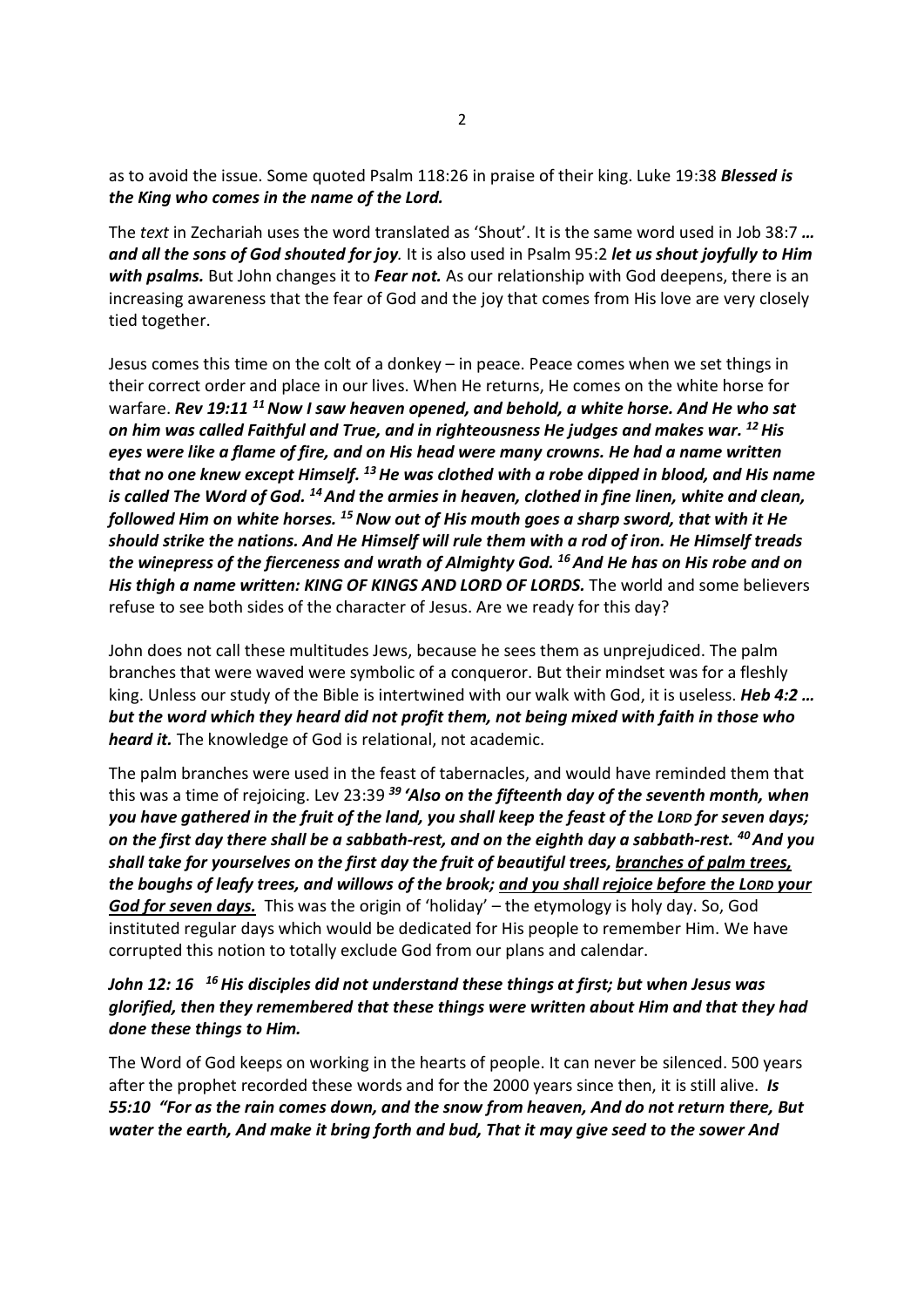# bread to the eater, <sup>11</sup> So shall My word be that goes forth from My mouth; It shall not return to Me void, But it shall accomplish what I please, And it shall prosper in the thing for which I sent it.

How desperately important it is for us to devour the Word of God. The other gospel writers record that as He went, many spread their clothes on the road. Luke 19:36. Some insights in the Scriptures can take years to produce wisdom. But God is patient and your house on the rock is built, piece by piece. One of the best pieces of advice I was given in my late teens and young twenties, was to pray for an appetite for the Word of God. One very early part of God's building in my life was an old man, Con Power – probably about 50, at Claremont Gospel Hall, talking about the Word of God. Then there was Dad and Mum, who always began breakfast with the SU readings. Then there was Gran, who cried when the Cisco Kid was on because of the guns, but had her Bible open, when she sat in the lounge.

# John 12:17<sup>17</sup> Therefore the people, who were with Him when He called Lazarus out of his tomb and raised him from the dead, bore witness.  $^{18}$  For this reason the people also met Him, because they heard that He had done this sign. <sup>19</sup> The Pharisees therefore said among themselves, "You see that you are accomplishing nothing. Look, the world has gone after Him!"

It is so common to be wrong we cannot despise these Pharisees. The people who had seen Jesus call Lazarus, bore witness. And so many wanted a king to rescue them from the Romans. Life in those times had poverty and slavery. The people of God had surrendered to compromise. They had been blinded by flesh and missed the spirit. Just like Australia.

Can you imagine the complete turmoil that would hit Perth if Jesus came today? The gods of sport would be furious. Nightclubs and hospitality would be hit. The abortion clinic would close. Education would change. The priorities of how we save and spend our money would be changed. People would kneel and weep and shout for joy in His presence. Repentance and worship would be unfettered. Healings would come. The media would be exposed and have to tell the whole truth.

But one of the really hard to understand changes would be in the churches. Compromise would be exposed. Political correctness would be shamed. Division would need repentance. Loving God with all our heart, taking precedence over the idols of our land, would explode.

When John is shown the "Mystery, Babylon the Great, the Mother of harlots and of the abominations of the Earth" in Rev 17:6, he says: when I saw her, I marveled with great amazement. And the angel said to me 'why did you marvel? I will tell you the mystery of the **woman** .... The number of ways, and sneakiness, of how we have compromised to be politically correct, even in our churches, is hidden from us, so that even for John, it is amazing.

The people went after Jesus because He had done signs. They had missed the evidence of the Spirit. The 4 steps to salvation are:  $1 -$  Believe that God is real.  $2 -$  Apologize for your sins.  $3 -$ Believe that Jesus is the Son of God and He has paid for your sins. 4 – Commit your life to Jesus.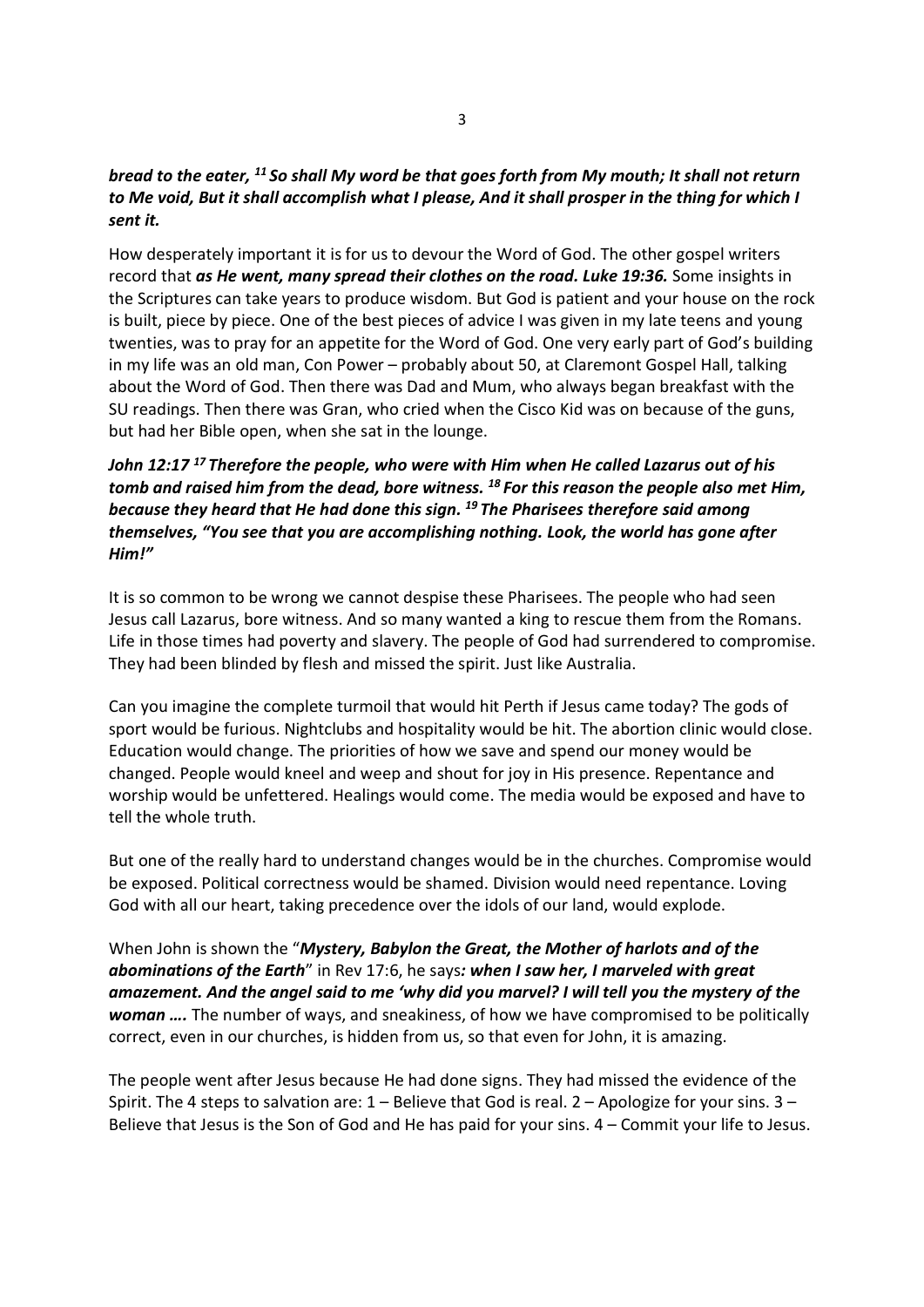They had not got to step 3. They wanted a fleshly king, to save the nation from the Romans.

John 12: 20<sup>20</sup> Now there were certain Greeks among those who came up to worship at the feast. <sup>21</sup> Then they came to Philip, who was from Bethsaida of Galilee, and asked him, saying, "Sir, we wish to see Jesus."  $^{22}$  Philip came and told Andrew, and in turn Andrew and Philip told Jesus.

Are you ready to lead people to Jesus? Philip tells Andy and together they introduce these Greeks to Jesus. We must be ready. To be ready, we must pray for opportunities and an alertness to see them. We must talk to each other, to get ideas from each other. We must walk with God so that our experience is always fresh. Heb 3:13  $13$  but exhort one another daily, while it is called "Today," lest any of you be hardened through the deceitfulness of sin. <sup>14</sup> For we have become partakers of Christ if we hold the beginning of our confidence steadfast to the end, <sup>15</sup> while it is said: "Today, if you will hear His voice, do not harden your hearts as in the rebellion." Part of that deceitfulness, is thinking that the experiences of the past with God are good enough. Lev 3:22 The steadfast love of the LORD never ceases: His mercies never come to an end; they are new every morning; great is Your faithfulness. Despite his batterings, Jeremiah knew the love of God daily.

John 12:23<sup>23</sup> But Jesus answered them, saying, "The hour has come that the Son of Man should be glorified. <sup>24</sup> Most assuredly, I say to you, unless a grain of wheat falls into the ground and dies, it remains alone; but if it dies, it produces much grain. <sup>25</sup> He who loves his life will lose it, and he who hates his life in this world will keep it for eternal life. <sup>26</sup> If anyone serves Me, let him follow Me; and where I am, there My servant will be also. If anyone serves Me, him My Father will honor.

When we are in constant warfare, we will always see our own shortcomings. The miracle of life is that it comes from death. The seed has to die and decompose. The essence of this miracle is that the result is even more seeds. That is life. So too as believers we need to work at destroying the flesh in our walk with God. This is a relentless and constant battle. Paul explodes in frustration at the end of Romans 7.

Rom 7:24  $^{24}$  O wretched man that I am! Who will deliver me from this body of death? <sup>25</sup> I thank God—through Jesus Christ our Lord! So then, with the mind I myself serve the law of God, but with the flesh the law of sin. For us this battering comes with many failures and the need to rise up again and again in battle. *Eph 6:13 ... and having done all still stand*. But this battle is more than just winning – it also serves to perfect us, as it did Jesus.

Heb 2:9  $\,$   $^{9}$  But we see Jesus, who was made a little lower than the angels, for the suffering of death crowned with glory and honor, that He, by the grace of God, might taste death for everyone.  $^{10}$  For it was fitting for Him, for whom are all things and by whom are all things, in bringing many sons to glory, to make the captain of their salvation perfect through sufferings.  $^{11}$  For both He who sanctifies and those who are being sanctified are all of one, for which reason He is not ashamed to call them brethren,  $^{12}$  savina: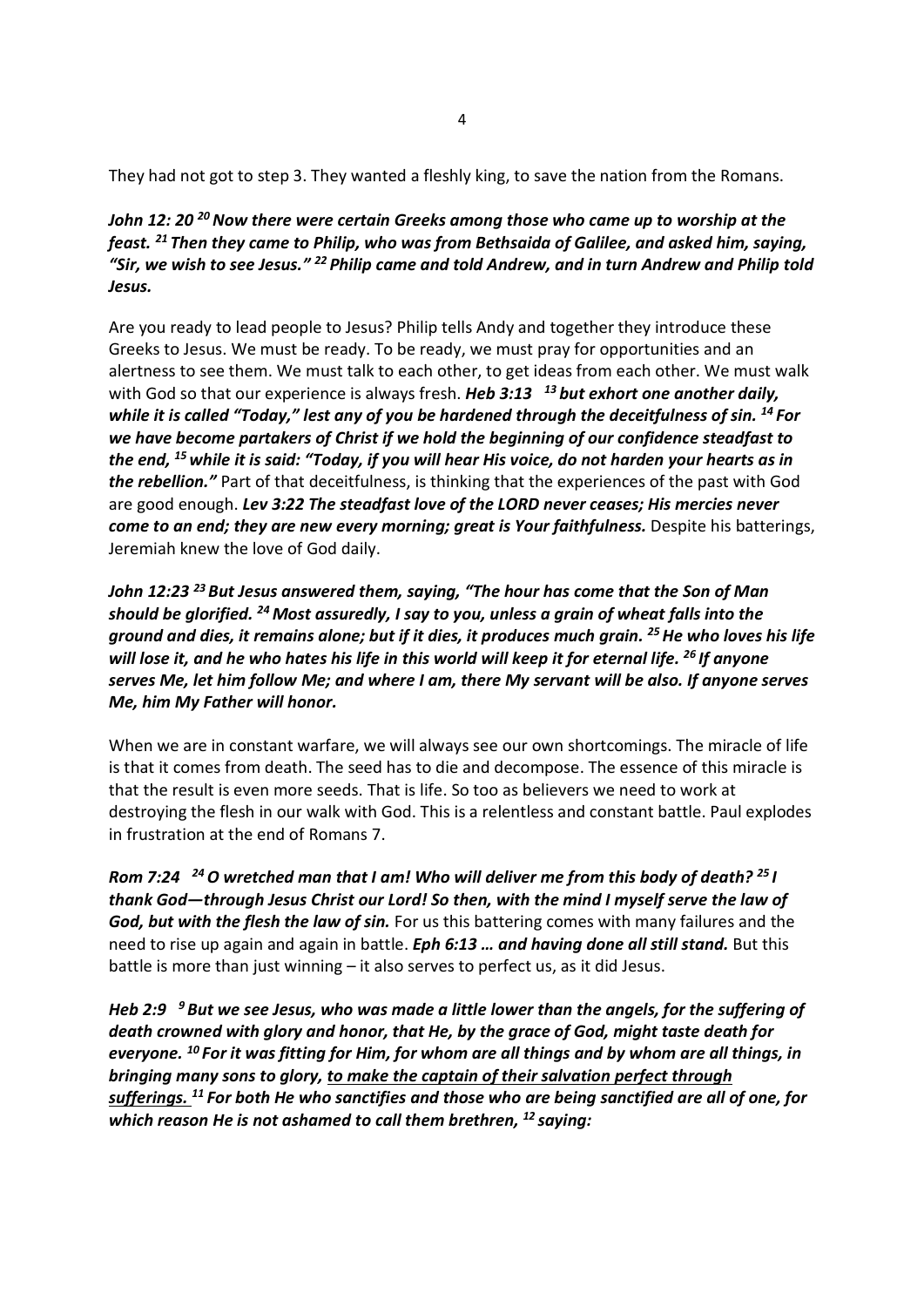"I will declare Your name to My brethren; In the midst of the assembly I will sing praise to You." <sup>13</sup> And again: "I will put My trust in Him." And again: "Here am I and the children whom God has given Me."

 $14$  Inasmuch then as the children have partaken of flesh and blood, He Himself likewise shared in the same, that through death He might destroy him who had the power of death, that is, the devil, <sup>15</sup> and release those who through fear of death were all their lifetime subject to bondage. <sup>16</sup> For indeed He does not give aid to angels, but He does give aid to the seed of Abraham. <sup>17</sup> Therefore, in all things He had to be made like His brethren, that He might be a merciful and faithful High Priest in things pertaining to God, to make propitiation for the sins of the people.  $^{18}$  For in that He Himself has suffered, being tempted, He is able to aid those who are tempted.

In Luke 18:13 the word *hilaskomai*, here translated as propitiation, is translated as be merciful, in the prayer of the unrighteous tax collector. God be merciful to me, a sinner. To propitiate means to satisfy the demands of.. The sacrificial death of Jesus paid the penalty of sin for us and satisfied the righteous wrath of God.

# So, what does Jesus say in John 12?  $25$  He who loves his life will lose it, and he who hates his life in this world will keep it for eternal life. <sup>26</sup> If anyone serves Me, let him follow Me; and where I am, there My servant will be also. If anyone serves Me, him My Father will honor.

This same struggle that we have in the flesh, is one Jesus understood from experience. So that He is a merciful and faithful High Priest for us. This 'propitiation' refers to the debt we owe God for our repeated disobedience and foolishness. Jesus has paid the debt for us. But it is even more than that. Out of repeated gratitude, we serve Him. For all eternity I have been delivered from the death of hell, by my *merciful and faithful High Priest*. So, I want to serve Him. But it is even more than that still. It does not stop there. Jesus says If anyone serves Me, him My Father will honor.

# John 12:24  $^{24}$  Most assuredly, I say to you, unless a grain of wheat falls into the ground and dies, it remains alone; but if it dies, it produces much grain. <sup>25</sup> He who loves his life will lose it, and he who hates his life in this world will keep it for eternal life.  $^{26}$  If anyone serves Me, let him follow Me; and where I am, there My servant will be also. If anyone serves Me, him My Father will honor.

So, as we see the disgusting sins in our life, satan will try to batter us with that insight. But Jesus says when we hate our fleshly life in the world, we keep it for eternity. Not only that, but as we serve Him, we also have His company in all we do. And even more than that, our heavenly Father honors us. We deserve no honor at all, but He honors us. This is mind blowing.

Amen.